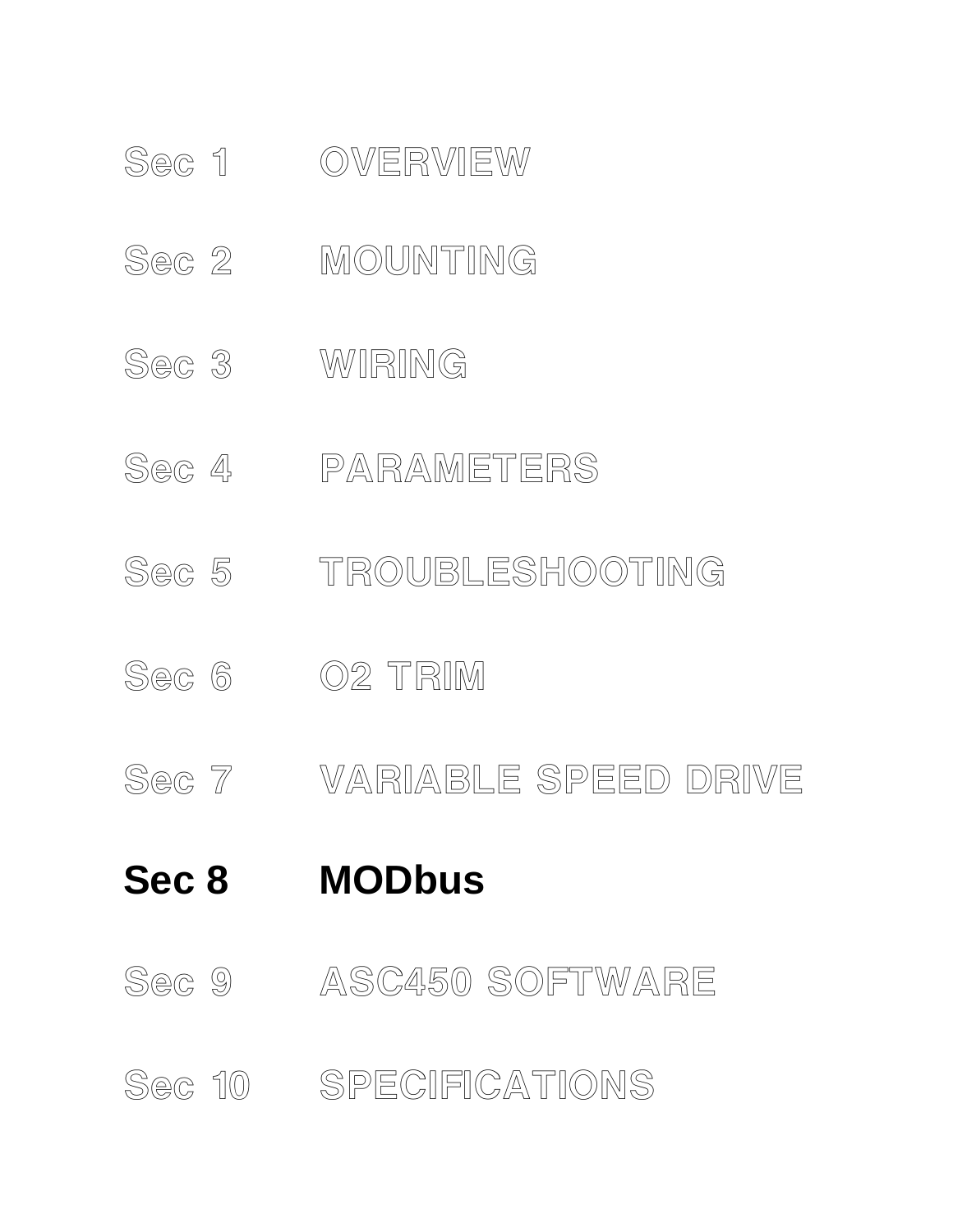## Sec 10 SPECIFICATIONS

Sec 9 ASC450 SOFTWARE

# **Sec 8 MODbus**

- Sec 7 VARIABLE SPEED DRIVE
- Sec 6 02 TRIM
- Sec 5 TROUBLESHOOTING
- Sec 4 PARAMETERS
- Sec 3 WIRING
- Sec 2 MOUNTING
- 

Sec 1 OVERVIEW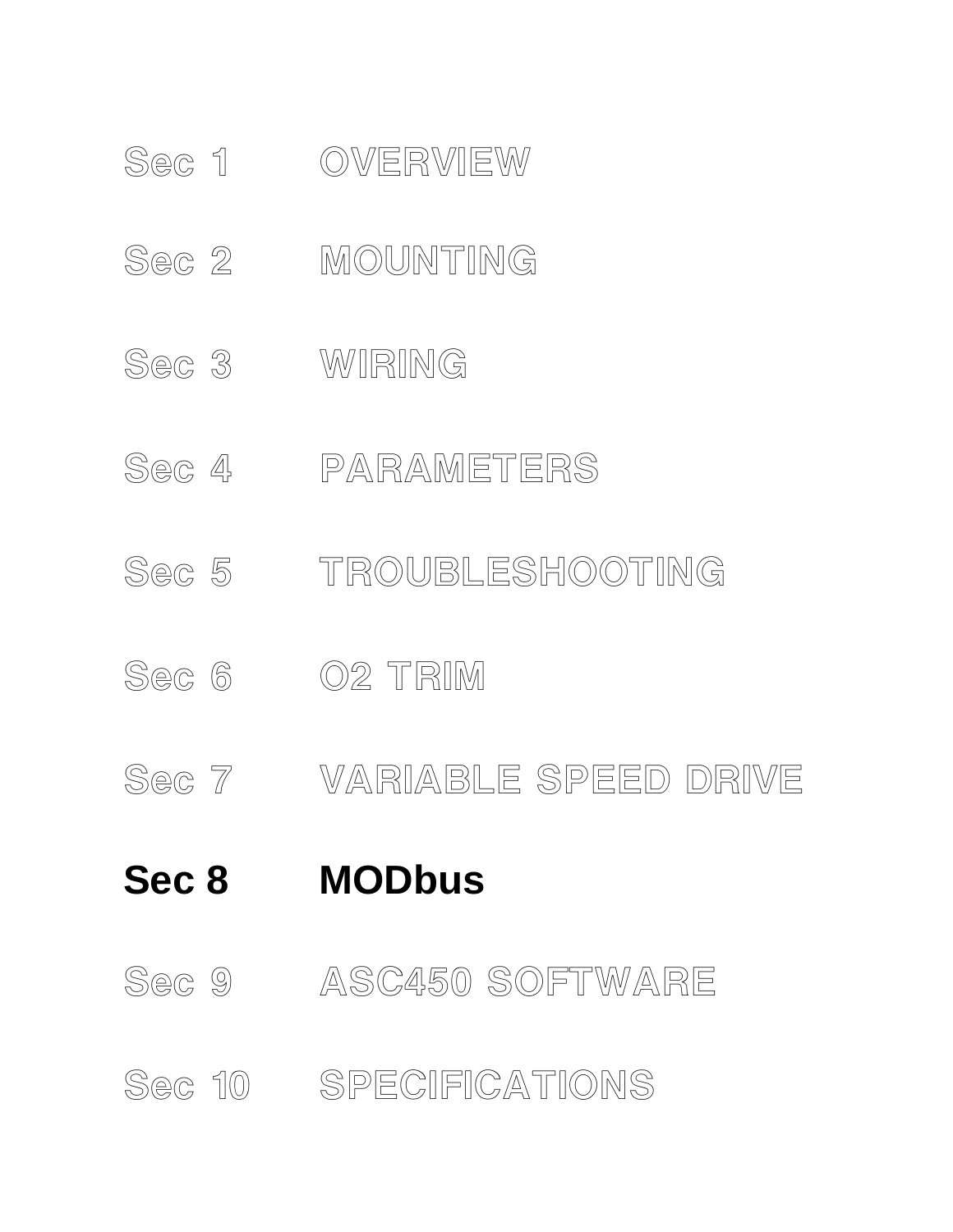## **Section 8 Modbus**

## **Master-slave principle**

Communication between Modbus users takes place according to the master-slave principle. The AZL... always works as a slave.

### **Data transmission**

#### **Transmission mode (RTU)**

| - The transmission mode used is RTU (Remote Terminal Unit)        |
|-------------------------------------------------------------------|
| - Data are transmitted in binary format (hexadecimal) with 8 bits |
| - The LSB (least significant bit) is transmitted first            |
| - ASCII operating mode is not supported                           |
|                                                                   |

#### **Structure of data blocks**

All data blocks use the same structure:

#### Data structure

| <b>Slave address</b> | <b>Function code</b> | Data field | <b>Checksum CRC16</b> |
|----------------------|----------------------|------------|-----------------------|
| 1 byte               | byte                 | x byte     | 2 bytes               |

Every data block contains 4 fields:

| Slave address        | Device address of a certain slave                                                          |
|----------------------|--------------------------------------------------------------------------------------------|
| <b>Function code</b> | Function selection (reading / writing words)                                               |
| Data field           | Contains the following information:<br>- Word address<br>- Number of words<br>- Word value |
| Checksum             | Identification of transmission errors                                                      |

### **Checksum (CRC16)**

The checksum (CRC16) is used to detect transmission errors. If, during evaluation, an error is detected, the relevant device will not respond.

| Calculation scheme |                                       | $CRC = 0xFFFF$ |                                                                                                                   |        |    |        |                |                |                       |  |  |  |  |
|--------------------|---------------------------------------|----------------|-------------------------------------------------------------------------------------------------------------------|--------|----|--------|----------------|----------------|-----------------------|--|--|--|--|
|                    |                                       |                | CRC = CRC XOR ByteOfMessage                                                                                       |        |    |        |                |                |                       |  |  |  |  |
|                    | For (1 through 8)                     |                |                                                                                                                   |        |    |        |                |                |                       |  |  |  |  |
|                    |                                       |                | $CRC = SHR (CRC)$                                                                                                 |        |    |        |                |                |                       |  |  |  |  |
|                    |                                       |                | if (flag shifted at right $= 1$ )                                                                                 |        |    |        |                |                |                       |  |  |  |  |
|                    |                                       | then           |                                                                                                                   |        |    | else   |                |                |                       |  |  |  |  |
|                    |                                       |                | $CRC = CRC XOR$                                                                                                   |        |    |        |                |                |                       |  |  |  |  |
|                    |                                       |                | 0xA001                                                                                                            |        |    |        |                |                |                       |  |  |  |  |
|                    | while (not all ByteOfMessage handled) |                |                                                                                                                   |        |    |        |                |                |                       |  |  |  |  |
|                    | $\widehat{C}$                         |                | The low-byte of the checksum is transmitted first.<br>Data query: Reading 2 words from address 6 (CRC16 = 0x24A0) |        |    |        |                |                |                       |  |  |  |  |
| Example            |                                       |                |                                                                                                                   |        |    |        |                |                |                       |  |  |  |  |
|                    | 0B                                    | 03             | 00                                                                                                                | 06     | 00 | 02     |                | A <sub>0</sub> | 24                    |  |  |  |  |
|                    |                                       |                |                                                                                                                   |        |    |        |                | CRC16          |                       |  |  |  |  |
|                    |                                       |                | Reply: $(CRC16 = 0x0561)$                                                                                         |        |    |        |                |                |                       |  |  |  |  |
|                    | 0B                                    | 03             | 04                                                                                                                | 00     | 00 | 42     | C <sub>8</sub> | 61             | 05                    |  |  |  |  |
|                    |                                       |                |                                                                                                                   | Word 1 |    | Word 2 |                | CRC16          |                       |  |  |  |  |
| LMV5 QSG Rev 4     |                                       |                | Sec 8 Pg 1                                                                                                        |        |    |        |                |                | www.scccombustion.com |  |  |  |  |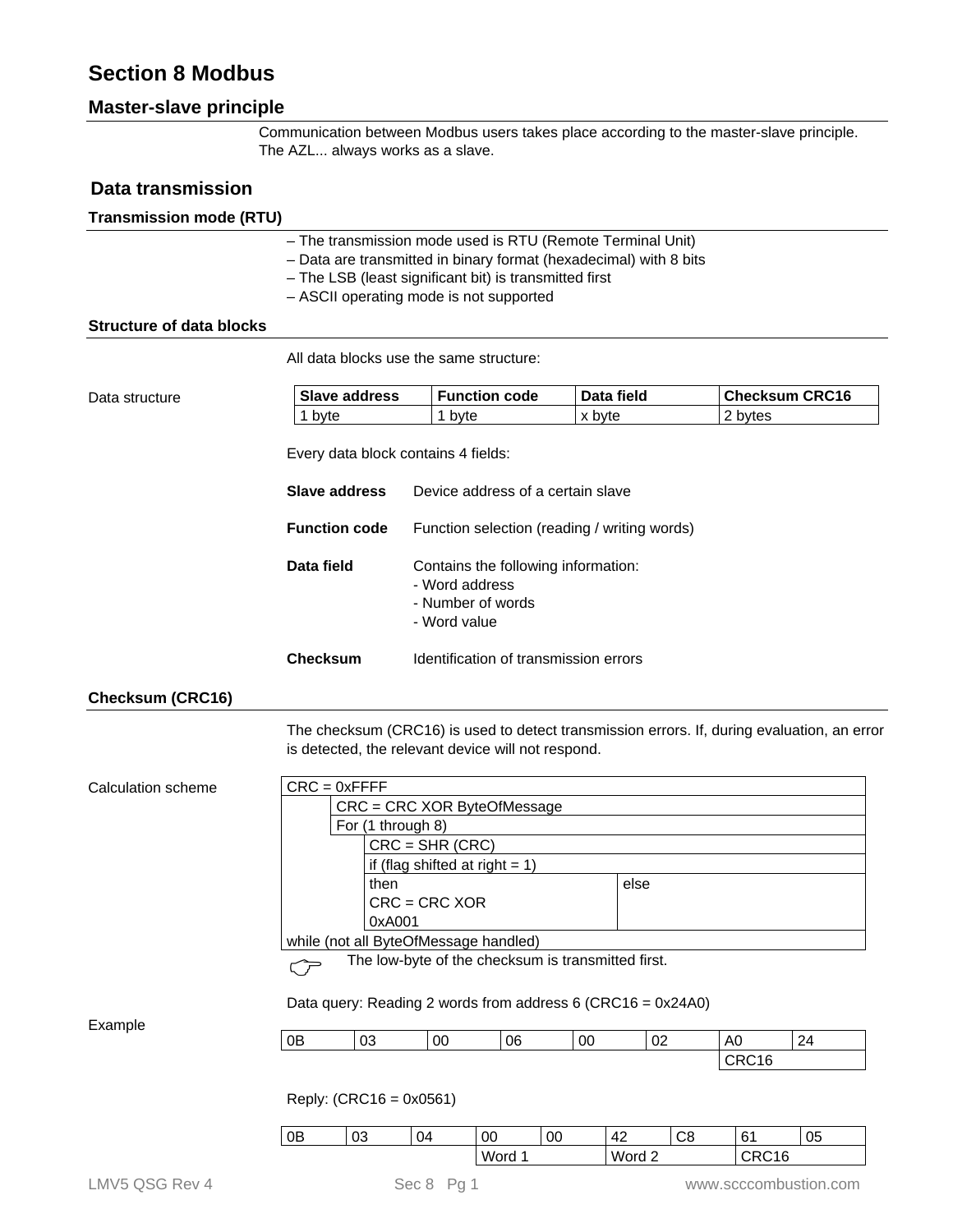#### **Mapping words**

| B <sub>0</sub> | D <sub>4</sub><br>D | פם<br>DZ | D.C<br>DJ | B <sub>4</sub> | B <sub>5</sub> | B <sub>6</sub> | D7<br>D. | B8 | B <sub>9</sub> | BAO<br>∽ | D <sub>44</sub><br>D | <b>B12</b><br>. . | <b>B13</b> | R14 | DAE<br>31 C<br>້ |
|----------------|---------------------|----------|-----------|----------------|----------------|----------------|----------|----|----------------|----------|----------------------|-------------------|------------|-----|------------------|
|                |                     |          | Bvte      | Hiah           |                |                |          |    |                |          |                      | <b>Byte Low</b>   |            |     |                  |

Transmission mode: The LSB (least significant bit) is transmitted first.

#### **Mapping long values**

| Byte High   Byte Low | Byte High | Byte Low |
|----------------------|-----------|----------|
| Word Low             | Word High |          |

#### **Communication process**

Start and end of a data block are characterized by transmission pauses. The maximum permissible time between 2 successive characters is 3.5 times the time required for the transmission of once character.

The character transmission time is dependent on the Baud rate and the data format used.

Having a data format of 8 data bits, no parity bit and one stop, the character transmission time is calculated as follows:

#### **Character transmission time [ms] = 1000 \* 9 bits / Baud rate**

And with other data formats:

**Character transmission time [ms] = 1000 \* 10 bits / Baud rate** 

Process

**Data query from the master**  Transmission time = n characters  $*$  1000  $*$  x bits / Baud rate

> Marking for end of data query 3.5 characters \* 1000 \* x bits / Baud rate

> > Data query handling by the slave

**Reply of slave**  Transmission time = n characters  $*$  1000  $*$  x bits / Baud rate

> Marking for end of reply 3.5 characters \* 1000 \* x bits / Baud rate

Example

Marking for data query or end of reply with data format 10 / 9 bits

Waiting time = 3.5 characters \* 1000 \* x bits / Baud rate

| <b>Baud rate [Baud]</b> | Data format [bit] | <b>Waiting time</b> [ms] |
|-------------------------|-------------------|--------------------------|
| 9600                    |                   | 3.125                    |
|                         |                   | 2.813                    |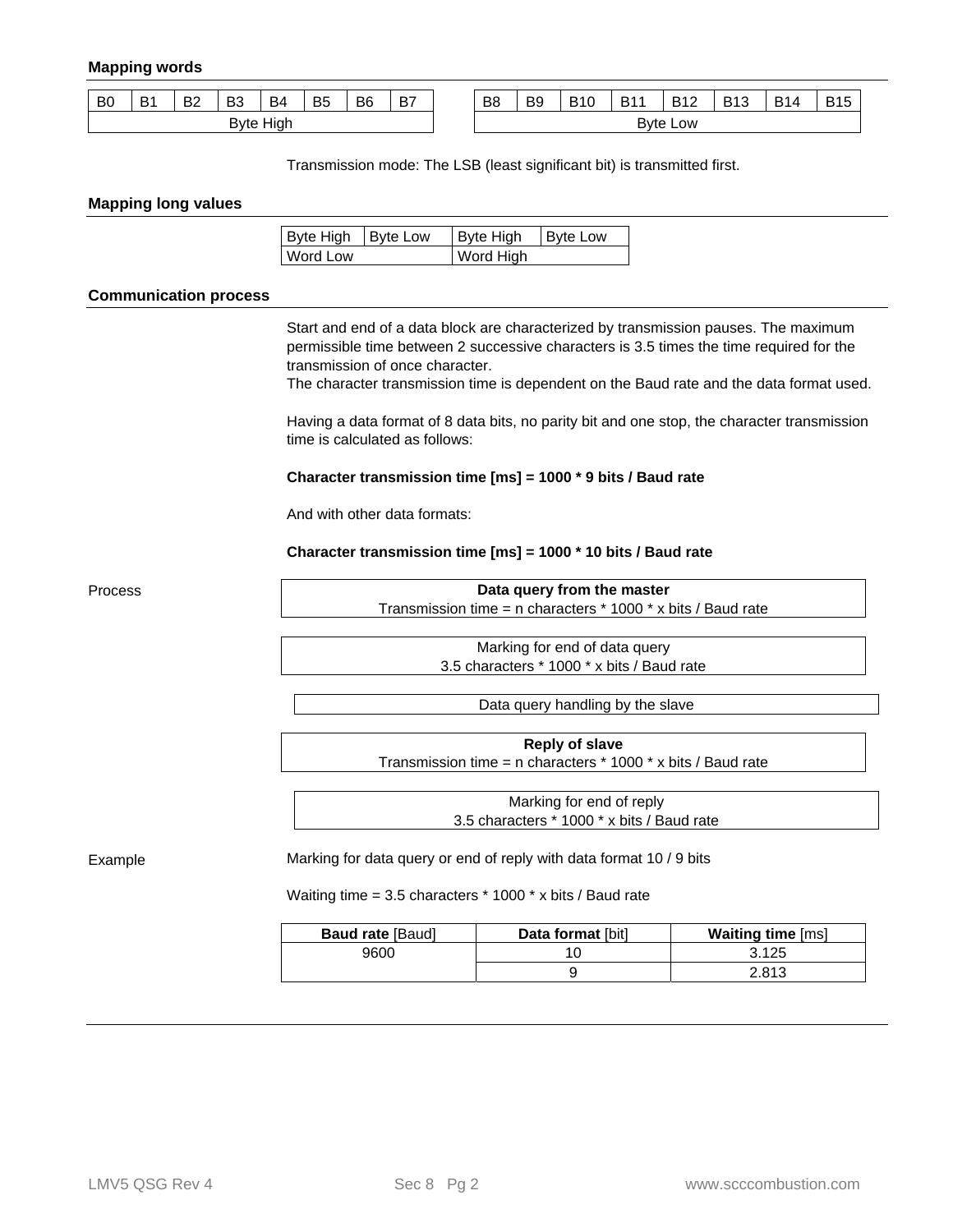Time diagram

A data query is made according to the following time diagram:





- t0 Marking for end = 3.5 characters (time is dependent on the Baud rate)
- t1 This time is dependent on internal handling; the maximum handling time is dependent on the data type (internal and external data) and on the number of data; for more detailed information, see below!

t2  $t2 \geq 20$  ms

This time is required by the device to switch from transmitting back to receiving; this time must be observed by the master before a new data query is made; it must always be observed, even if a new data query to some other device is made

#### **Communication during the slave's internal handling time**

During the slave's internal handling time, the master is not allowed to make any data queries. The slave ignores data queries made during this period of time.

#### **Communication during the slave's reply time**

During the slave's reply time, the master is not allowed to make any data queries. Data queries made during this period of time cause all data on the bus at this instant to be deleted.

#### **Number of messages**

The number of addresses per message are limited:

- 20 addresses of the size of one word when reading
- 6 addresses of the size of one word when writing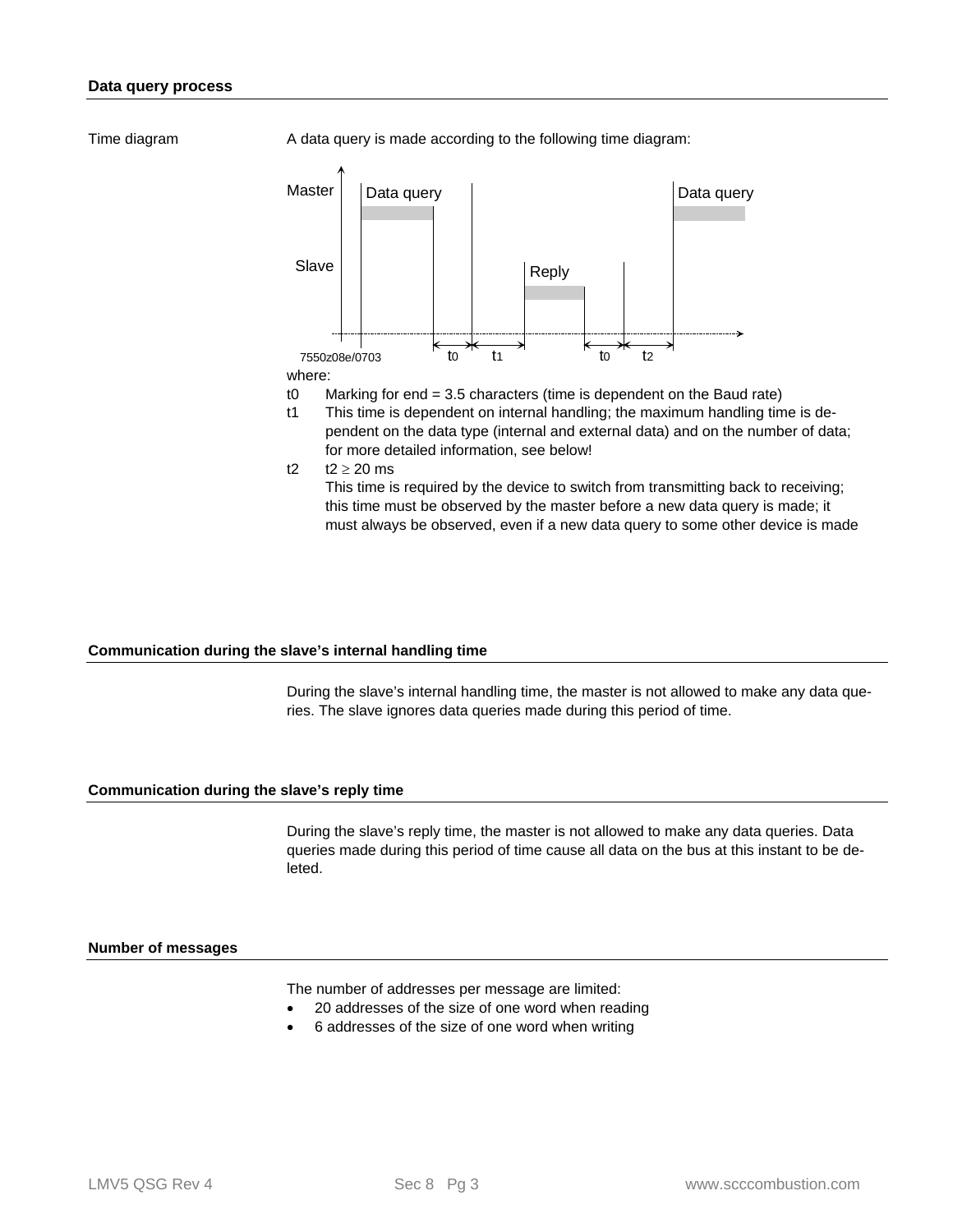| 13 addresses   | 2575 ms     |
|----------------|-------------|
| 49 addresses   | 75125 ms    |
| 1015 addresses | $125175$ ms |
| 1620 addresses | $175225$ ms |

1. Reading data from the LMV5... system:

Note

These periods of time are defined from the complete writing of the message from the master to sending the first byte by the AZL...

2. Writing data to the LMV5... system:

| 1 address    | 2575 ms     |
|--------------|-------------|
| 23 addresses | 75125 ms    |
| 45 addresses | $125175$ ms |
| 6 addresses  | 175225 ms   |

### **Modbus functions**

The following Modbus functions are supported:

| <b>Function number</b> | <b>Function</b>   |
|------------------------|-------------------|
| 03/04                  | Reading n words   |
| 06                     | l Writina 1 word  |
| 16                     | l Writing n words |

For more information about the Modbus protocol, refer to www.modbus.org.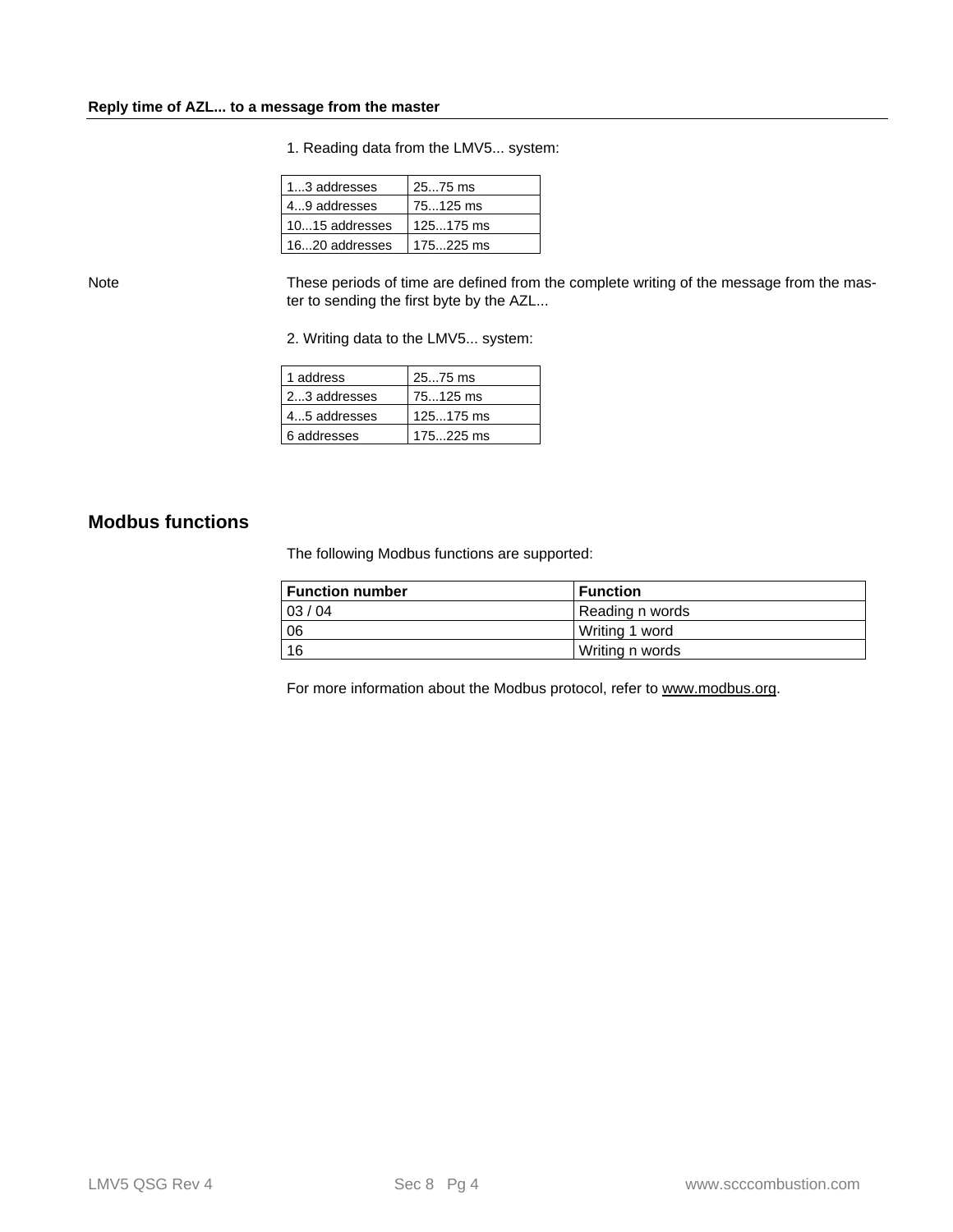## **Table of addresses**

| Function<br><b>Address</b><br><b>Number Data designation</b> |                | Access       | <b>Data</b>                                                                                                                                     | Data type /  | Range           | <b>Updating</b>                                                                                                               |                             |        |
|--------------------------------------------------------------|----------------|--------------|-------------------------------------------------------------------------------------------------------------------------------------------------|--------------|-----------------|-------------------------------------------------------------------------------------------------------------------------------|-----------------------------|--------|
|                                                              |                | of<br>words  |                                                                                                                                                 |              | format          | coding                                                                                                                        |                             | rate   |
| 03/04                                                        | 0              |              | Phase                                                                                                                                           | ${\sf R}$    | U16             |                                                                                                                               | 0255                        | Fast   |
| 03/04                                                        | $\mathbf{1}$   | $\mathbf{1}$ | Position of currently active fuel actuator                                                                                                      | R            | S <sub>16</sub> | PT_WINKEL                                                                                                                     | 393°                        | Fast   |
| 03/04                                                        | $\overline{c}$ | 1            | Position of gas actuator                                                                                                                        | R            | S <sub>16</sub> | PT_WINKEL                                                                                                                     | $-393°$                     | Fast   |
| 03/04                                                        | 3              | 1            | Position of oil actuator                                                                                                                        | R            | S <sub>16</sub> | PT_WINKEL                                                                                                                     | $-393°$                     | Fast   |
| 03/04                                                        | 4              | 1            | Position of air actuator                                                                                                                        | R            | S <sub>16</sub> | PT_WINKEL                                                                                                                     | $-393°$                     | Fast   |
| 03/04                                                        | 5              | $\mathbf{1}$ | Position of auxiliary actuator 1                                                                                                                | R            | S <sub>16</sub> | PT_WINKEL                                                                                                                     | $-393^{\circ}$              | Fast   |
| 03/04                                                        | 6              | 1            | Position of auxiliary actuator 2                                                                                                                | R            | S <sub>16</sub> | PT_WINKEL                                                                                                                     | $-393°$                     | Fast   |
| 03/04                                                        | 7              | $\mathbf{1}$ | Position of auxiliary actuator 3                                                                                                                | R            | S <sub>16</sub> | PT_WINKEL                                                                                                                     | $-393°$                     | Fast   |
| 03/04                                                        | 8              | $\mathbf{1}$ | Manipulated variable for variable speed<br>drive                                                                                                | R            | S16             | PT_PROZENTFU                                                                                                                  | 0100%                       | Fast   |
| 03/04                                                        | 9              | 1            | Current type of fuel                                                                                                                            | R            | U16             | $0 = Gas$<br>$1 =$ Oil                                                                                                        | 01                          | Fast   |
| 03/04                                                        | 10             | 1            | Current output                                                                                                                                  | R            | U16             | PT_LEISTUNG                                                                                                                   | 0100%                       | Fast   |
| 03/04                                                        | 11             | $\mathbf{1}$ | Current setpoint / temperature / pressure                                                                                                       | $\mathsf{R}$ | U16             | $PT_TEMP$<br><b>DRUCK</b>                                                                                                     |                             | Medium |
| 03/04                                                        | 12             | $\mathbf{1}$ | Actual value / temperature / pressure<br>Unit: See address 18 / 19                                                                              | ${\sf R}$    | U16             | $PT_TEMP_$<br><b>DRUCK</b>                                                                                                    | 02000 °C<br>0100 bar        | Medium |
| 03/04                                                        | 13             | $\mathbf{1}$ | Flame signal                                                                                                                                    | R            | U16             | PT_PROZENT01                                                                                                                  | 0100%                       | Medium |
| 03/04                                                        | 14             | 1            | Current fuel throughput                                                                                                                         | R            | U16             | 065534                                                                                                                        |                             | Fast   |
| 03/04                                                        | 15             | $\mathbf{1}$ | Current O2 value (LMV52)                                                                                                                        | R            | U16             | PT_PROZENT01                                                                                                                  | 0100%                       | Fast   |
| 03/04                                                        | 16             | $\mathbf{1}$ | Volume unit of gas                                                                                                                              | R            | U16             | $0 = m3$<br>$1 = ft3$                                                                                                         | 01                          | Slow   |
| 03/04                                                        | 17             | 1            | Volume unit of oil                                                                                                                              | R            | U16             | $0=1$<br>$1 = gal$                                                                                                            | 01                          | Slow   |
| 03/04                                                        | 18             | $\mathbf{1}$ | Unit of temperature                                                                                                                             | R            | U16             | $0 = \degree C$<br>$1 = \circ F$                                                                                              | 01                          | Slow   |
| 03/04                                                        | 19             | 1            | Unit of pressure                                                                                                                                | R            | U16             | $0 = bar$<br>$1 = psi$                                                                                                        | 01                          | Slow   |
| 03/04                                                        | 20             | $\mathbf{1}$ | Sensor selection                                                                                                                                | ${\sf R}$    | U16             | $0 = Pt100$<br>$1 = Pt1000$<br>2=Ni1000<br>3=temp. sensor<br>4=press. sensor<br>5=Pt100Pt1000<br>6=Pt100Ni1000<br>7=no sensor | 07                          | Slow   |
| 03/04                                                        | 21             | 2            | Startup counter total                                                                                                                           | ${\sf R}$    | S32             |                                                                                                                               | 0999999                     | Slow   |
| 03/04                                                        | 23             | 2            | Hours run counter                                                                                                                               | R            | S32             |                                                                                                                               | 09999999                    | Slow   |
| 03/04                                                        | 25             | 1            | Current error: Error code                                                                                                                       | R            | U16             |                                                                                                                               | $00x$ FF                    | Fast   |
| 03/04                                                        | 26             |              | Current error: Diagnostic code                                                                                                                  | R            | U16             |                                                                                                                               | $00x$ FF                    | Fast   |
| 03/04                                                        | 27             | 1            | Current error: Error class                                                                                                                      | R            | U16             |                                                                                                                               | 05                          | Fast   |
| 03/04                                                        | 28             | 1            | Current error: Error phase                                                                                                                      | R            | U16             |                                                                                                                               | 0255                        | Fast   |
| 03/04                                                        | 29             | 1            | Temperature limiter OFF threshold, in de-<br>grees Celsius / Fahrenheit<br>(in address 129: Temperature limiter switch-<br>ing differential ON) | R            | U16             |                                                                                                                               | 02000 °C<br>323632 °F       | Slow   |
| 03/04                                                        | 30             | $\mathbf{1}$ | Supply air temperature, in degrees Celsius / R<br>Fahrenheit (LMV52)                                                                            |              | U16             |                                                                                                                               | -100+923 °C<br>-148+1693 °F | Slow   |
| 03/04                                                        | 31             | $\mathbf{1}$ | Flue gas temperature, in degrees Celsius /<br>Fahrenheit (LMV52)                                                                                | $\mathsf{R}$ | U16             |                                                                                                                               | -100+923 °C<br>-148+1693 °F | Slow   |
| 03/04                                                        | 32             | $\mathbf{1}$ | Combustion efficiency (LMV52)                                                                                                                   | $\mathsf R$  | U16             | PT_Prozent01                                                                                                                  | 0200 %                      | Slow   |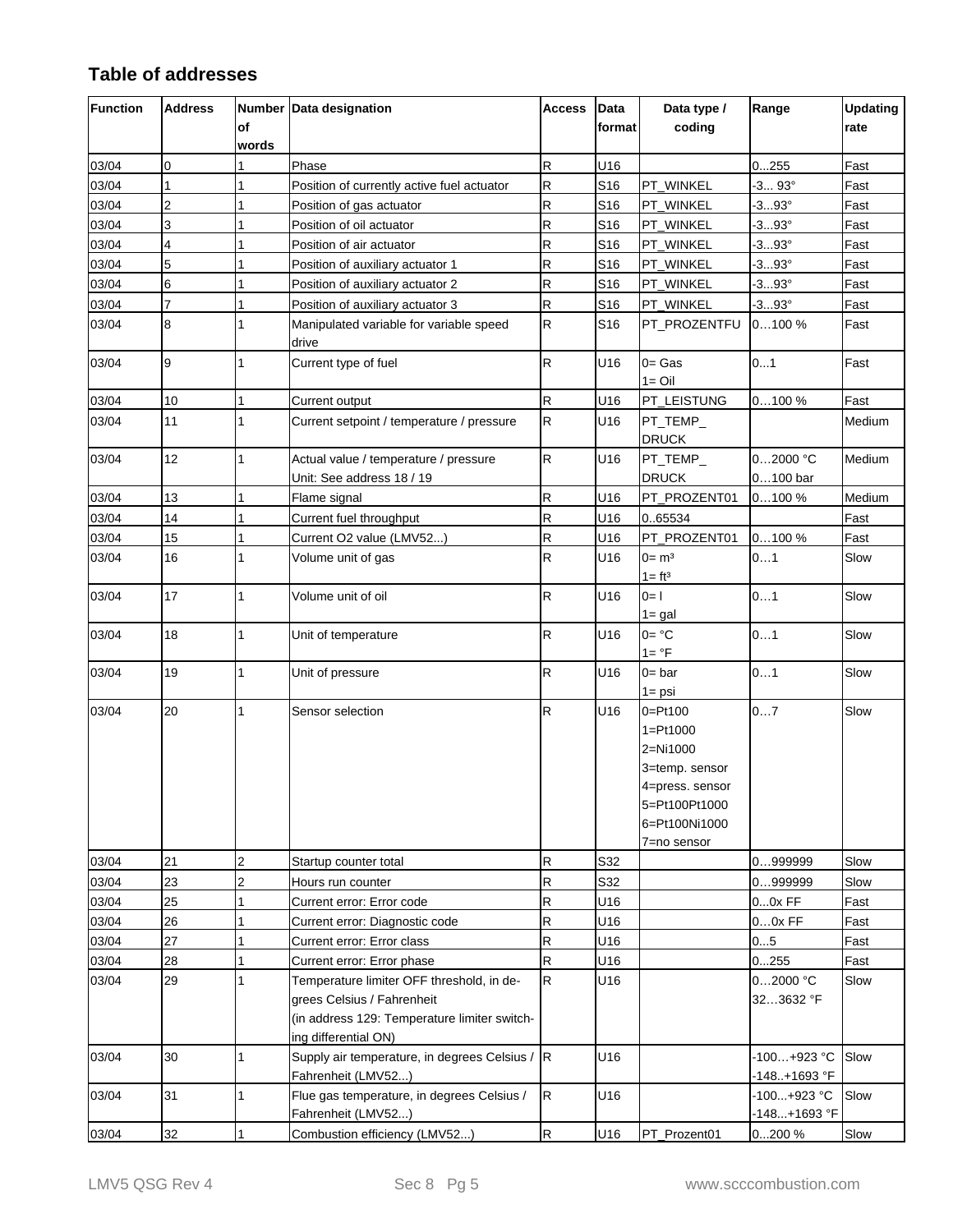| <b>Function</b>                                         | <b>Address</b> | of         | Number Data designation<br>words |                |            |            |                |                |                | <b>Acces</b><br>s       | Data type /<br>coding |                                 |                | Range     |           |      | <b>Updating</b><br>rate |  |  |  |
|---------------------------------------------------------|----------------|------------|----------------------------------|----------------|------------|------------|----------------|----------------|----------------|-------------------------|-----------------------|---------------------------------|----------------|-----------|-----------|------|-------------------------|--|--|--|
| 03/04                                                   | 35             |            |                                  | <b>Inputs</b>  |            |            |                |                |                | $\overline{\mathsf{R}}$ | U16                   |                                 |                | Medium    |           |      |                         |  |  |  |
| Coding: $0 \rightarrow$ inactive $1 \rightarrow$ active |                |            |                                  |                |            |            |                |                |                |                         |                       |                                 |                |           |           |      |                         |  |  |  |
|                                                         | <b>B15</b>     | <b>B14</b> | <b>B13</b>                       | <b>B12</b>     | <b>B11</b> | <b>B10</b> | B <sub>9</sub> | B <sub>8</sub> | B7             | <b>B6</b>               | <b>B5</b>             | <b>B4</b>                       | B <sub>3</sub> | <b>B2</b> | <b>B1</b> |      | B <sub>0</sub>          |  |  |  |
|                                                         |                |            |                                  |                |            |            |                |                |                |                         |                       |                                 |                |           |           |      |                         |  |  |  |
|                                                         | B <sub>8</sub> |            | Safety loop                      |                |            |            |                |                | B <sub>0</sub> |                         | Controller ON/OFF     |                                 |                |           |           |      |                         |  |  |  |
|                                                         | B <sub>9</sub> |            |                                  |                |            |            |                |                | <b>B1</b>      |                         |                       | Fan contactor contact           |                |           |           |      |                         |  |  |  |
|                                                         | <b>B10</b>     |            | Pressure switch-min-gas          |                |            |            |                |                | <b>B2</b>      |                         | Fuel selection oil    |                                 |                |           |           |      |                         |  |  |  |
|                                                         | <b>B11</b>     |            | Pressure switch-max-gas          |                |            |            |                |                | B <sub>3</sub> |                         | Fuel selection gas    |                                 |                |           |           |      |                         |  |  |  |
|                                                         | <b>B12</b>     |            |                                  |                |            |            |                |                | <b>B4</b>      |                         |                       |                                 |                |           |           |      |                         |  |  |  |
|                                                         | <b>B13</b>     | <b>LP</b>  |                                  |                |            |            |                |                | <b>B5</b>      |                         |                       | Pressure switch-max-oil         |                |           |           |      |                         |  |  |  |
|                                                         | <b>B14</b>     |            | Start release oil                |                |            |            |                |                | B <sub>6</sub> |                         |                       | Pressure switch-min-oil         |                |           |           |      |                         |  |  |  |
|                                                         | <b>B15</b>     |            | Heavy oil immediate start        |                |            |            |                |                | <b>B7</b>      |                         |                       | Pressure switch - valve proving |                |           |           |      |                         |  |  |  |
|                                                         |                |            |                                  |                |            |            |                |                |                |                         |                       |                                 |                |           |           |      |                         |  |  |  |
| <b>Function</b>                                         | <b>Address</b> |            | Number Data designation          |                |            |            |                |                |                | <b>Acces</b>            | Data type /           |                                 | Range          |           |           |      | <b>Updating</b>         |  |  |  |
|                                                         |                | of         |                                  |                |            |            |                |                |                | $\mathbf{s}$            | coding                |                                 |                |           |           | rate |                         |  |  |  |
|                                                         |                |            | words                            |                |            |            |                |                |                |                         |                       |                                 |                |           |           |      |                         |  |  |  |
| 03/04                                                   | 37             | 1          |                                  | <b>Outputs</b> |            |            |                |                |                | $\overline{\mathsf{R}}$ | U16                   |                                 |                |           |           |      | Medium                  |  |  |  |
| Coding: $0 \rightarrow$ inactive 1 $\rightarrow$ active |                |            |                                  |                |            |            |                |                |                |                         |                       |                                 |                |           |           |      |                         |  |  |  |
|                                                         | <b>B15</b>     | <b>B14</b> | <b>B13</b>                       | <b>B12</b>     | <b>B11</b> | <b>B10</b> | B <sub>9</sub> | B <sub>8</sub> | <b>B7</b>      | <b>B6</b>               | <b>B5</b>             | <b>B4</b>                       | B <sub>3</sub> | <b>B2</b> | <b>B1</b> |      | B <sub>0</sub>          |  |  |  |
|                                                         |                |            |                                  |                |            |            |                |                |                |                         |                       |                                 |                |           |           |      |                         |  |  |  |
|                                                         | B <sub>8</sub> |            | Fuel valve SV oil                |                |            |            |                |                | B <sub>0</sub> | Alarm                   |                       |                                 |                |           |           |      |                         |  |  |  |
|                                                         | B <sub>9</sub> |            | Fuel valve V1 oil                |                |            |            |                |                | <b>B1</b>      |                         |                       |                                 |                |           |           |      |                         |  |  |  |
|                                                         | <b>B10</b>     |            | Fuel valve V2 oil                |                |            |            |                |                | <b>B2</b>      |                         |                       |                                 |                |           |           |      |                         |  |  |  |
|                                                         | <b>B11</b>     |            | Fuel valve V3 oil                |                |            |            |                |                | B <sub>3</sub> |                         |                       |                                 |                |           |           |      |                         |  |  |  |
|                                                         | <b>B12</b>     |            | Fuel valve SV gas                |                |            |            |                |                | <b>B4</b>      | Ignition                |                       |                                 |                |           |           |      |                         |  |  |  |
|                                                         | <b>B13</b>     |            | Fuel valve V1 gas                |                |            |            |                |                | B <sub>5</sub> |                         |                       | Start signal / DW valve         |                |           |           |      |                         |  |  |  |
|                                                         | <b>B14</b>     |            | Fuel valve V2 gas                |                |            |            |                |                | <b>B6</b>      | Fan                     |                       |                                 |                |           |           |      |                         |  |  |  |
|                                                         | <b>B15</b>     |            | Fuel valve PV gas                |                |            |            |                |                | B7             |                         |                       |                                 |                |           |           |      |                         |  |  |  |

| Function           | <b>Address</b> | of<br>words | Number Data designation                    | <b>Access</b> | Data<br>lformat | Data type /<br>coding                                                                                                                   | Range | <b>Updating</b><br>rate |
|--------------------|----------------|-------------|--------------------------------------------|---------------|-----------------|-----------------------------------------------------------------------------------------------------------------------------------------|-------|-------------------------|
| R 03/04<br>W 06/16 | 38             |             | Program stop                               | $R/W^*$       | U16             | 0=deactivated<br>1=24 PrePurgP<br>2=32 PrePFGR<br>3=36 IgnitPos<br>$4=44$ Interv 1<br>$5=52$ Interv 2<br>6=72 PostPPos<br>7=76 PostPFGR | 07    | Slow                    |
| R 03/04<br>W 06/16 | 39             |             | Operating mode with load controller        | $R/W^*$       | U16             | $0 = ExtLR X5-03$<br>$1 = IntLR$<br>2=IntLR Bus<br>3=IntLR X62<br>4=ExtLR X62<br>5=ExtLR Bus                                            | 05    | Slow                    |
| R 03/04            | 40             |             | Selection of manual or automatic operation | R             | U16             | 0=automatic<br>1=burner on<br>2=burner off                                                                                              | 02    | Fast                    |
| R 03/04<br>W 06/16 | 41             |             | Modbus mode: Local / Remote                | R/W           | U16             | $0 =$ Local<br>$1 =$ Remote                                                                                                             | 01    | Slow                    |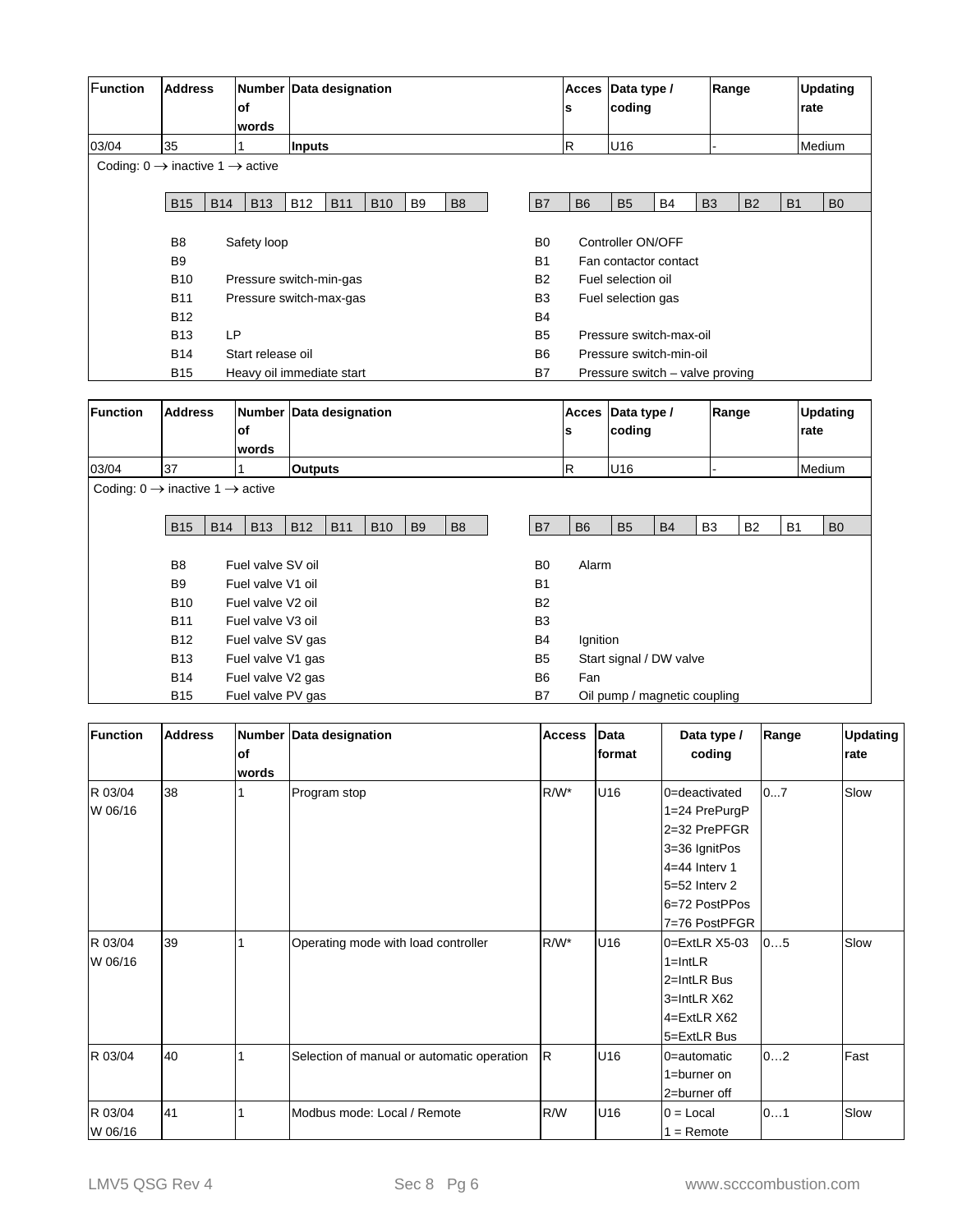| Function           | <b>Address</b> | Number<br>of<br>words | Data designation                                                                                                                             |         | Data<br>format | Data type /<br>coding               | Range                             | <b>Updating</b><br>rate |
|--------------------|----------------|-----------------------|----------------------------------------------------------------------------------------------------------------------------------------------|---------|----------------|-------------------------------------|-----------------------------------|-------------------------|
| R 03/04<br>W 06/16 | 42             | $\mathbf{1}$          | Modbus downtime:<br>Max. time with no communication. When this<br>time has elapsed, automatic changeover<br>from Remote to Local takes place | $R/W^*$ | U16            |                                     | 07200 s                           | Slow                    |
| R 03/04<br>W 06/16 | 43             | $\mathbf{1}$          | Operating mode in Remote mode.<br>Auto, Remote ON, Remote OFF                                                                                | R/W     | U16            | $0 =$ Auto<br>$1 = ON$<br>$2 = OFF$ | 02                                | Fast                    |
| R 03/04<br>W 06/16 | 44             | $\mathbf{1}$          | External setpoint W3<br>Unit: See address 18 / 19                                                                                            | R/W     | U16            | PT_TEMP_<br><b>DRUCK</b>            | See "Data<br>types" on<br>page 15 | Fast                    |
| R 03/04<br>W 06/16 | 45             | $\mathbf{1}$          | Predefined output mod. / multistage                                                                                                          | R/W     | U16            | PT_LEISTUNG                         | See "Data<br>types" on<br>page 15 | Fast                    |
| R 03/04<br>W 06/16 | 46             | $\mathbf{1}$          | Fuel selection AZL                                                                                                                           | $R/W^*$ | U16            | $0 = Gas$<br>$1 = Oil$              | 01                                | Slow                    |
| R 03/04<br>W 06/16 | 47             | $\mathbf{1}$          | Setpoint W1                                                                                                                                  | R/W     | U16            | PT_TEMP_<br><b>DRUCK</b>            | See "Data<br>types" on<br>page 15 | Slow                    |
| R 03/04<br>W 06/16 | 48             | $\mathbf{1}$          | Setpoint W2                                                                                                                                  | R/W     | U16            | PT_TEMP_<br><b>DRUCK</b>            | See "Data<br>types" on<br>page 15 | Slow                    |
| R 03/04<br>W 06/16 | 49             | $\mathbf{1}$          | Weekday                                                                                                                                      | R/W     | U16            | $0 =$ Sunday<br>$1 =$ Monday        | 06                                | Slow                    |
| R 03/04<br>W 16    | 50             | 3                     | Date                                                                                                                                         | R/W     | U16[3]         | Data structure<br>Date              |                                   | Slow                    |
| R 03/04<br>W 16    | 53             | 3                     | Time of day                                                                                                                                  | R/W     | U16[3]         | Data structure<br>Time of day       |                                   | Slow                    |
| R 03/04<br>W 16    | 56             | 2                     | Hours run gas (adjustable)                                                                                                                   | $R/W^*$ | S32            |                                     | 0999999 h                         | Slow                    |
| R 03/04<br>W 16    | 58             | 2                     | Hours run oil stage 1 or modulating<br>(adjustable)                                                                                          | $R/W^*$ | S32            |                                     | 0999999 h                         | Slow                    |
| R 03/04<br>W 16    | 60             | 2                     | Hours run oil stage 2 or modulating<br>(adjustable)                                                                                          | $R/W^*$ | S32            |                                     | 0999999 h                         | Slow                    |
| R 03/04<br>W 16    | 62             | $\overline{2}$        | Hours run oil stage 3 or modulating<br>(adjustable)                                                                                          | $R/W^*$ | S32            |                                     | 0999999 h                         | Slow                    |
| R 03/04<br>W 16    | 64             | $\overline{c}$        | Hours run total (can be reset)                                                                                                               | $R/W^*$ | S32            |                                     | 0999999 h                         | Slow                    |
| 03/04              | 66             | $\overline{c}$        | Hours run total (read only)                                                                                                                  | R       | S32            |                                     | 0999999 h                         | Slow                    |
| 03/04              | 68             | $\overline{c}$        | Hours run device connected to power<br>(read only                                                                                            | R       | S32            |                                     | 0999999 h                         | Slow                    |
| R 03/04<br>W 16    | 70             | $\overline{c}$        | Startup counter gas (adjustable)                                                                                                             | $R/W^*$ | S32            |                                     | 0999999                           | Slow                    |
| R 03/04<br>W 16    | 72             | $\overline{c}$        | Startup counter oil (adjustable)                                                                                                             | $R/W^*$ | S32            |                                     | 0999999                           | Slow                    |
| R 03/04<br>W 16    | 74             | 2                     | Startup counter total (can be reset)                                                                                                         | $R/W^*$ | S32            |                                     | 0999999                           | Slow                    |
| 03/04              | 76             | $\overline{c}$        | Startup counter total (read only)                                                                                                            | R       | S32            |                                     | 0999999                           | Slow                    |
| 03/04              | 78             | 2                     | Fuel volume gas (read only)<br>(resettable from AZL5 version V4.10)<br>0199999999.9 m <sup>3</sup><br>01999999999 ft <sup>3</sup>            | $R/W^*$ | S32            |                                     | See "Data<br>types" on<br>page 15 | Slow                    |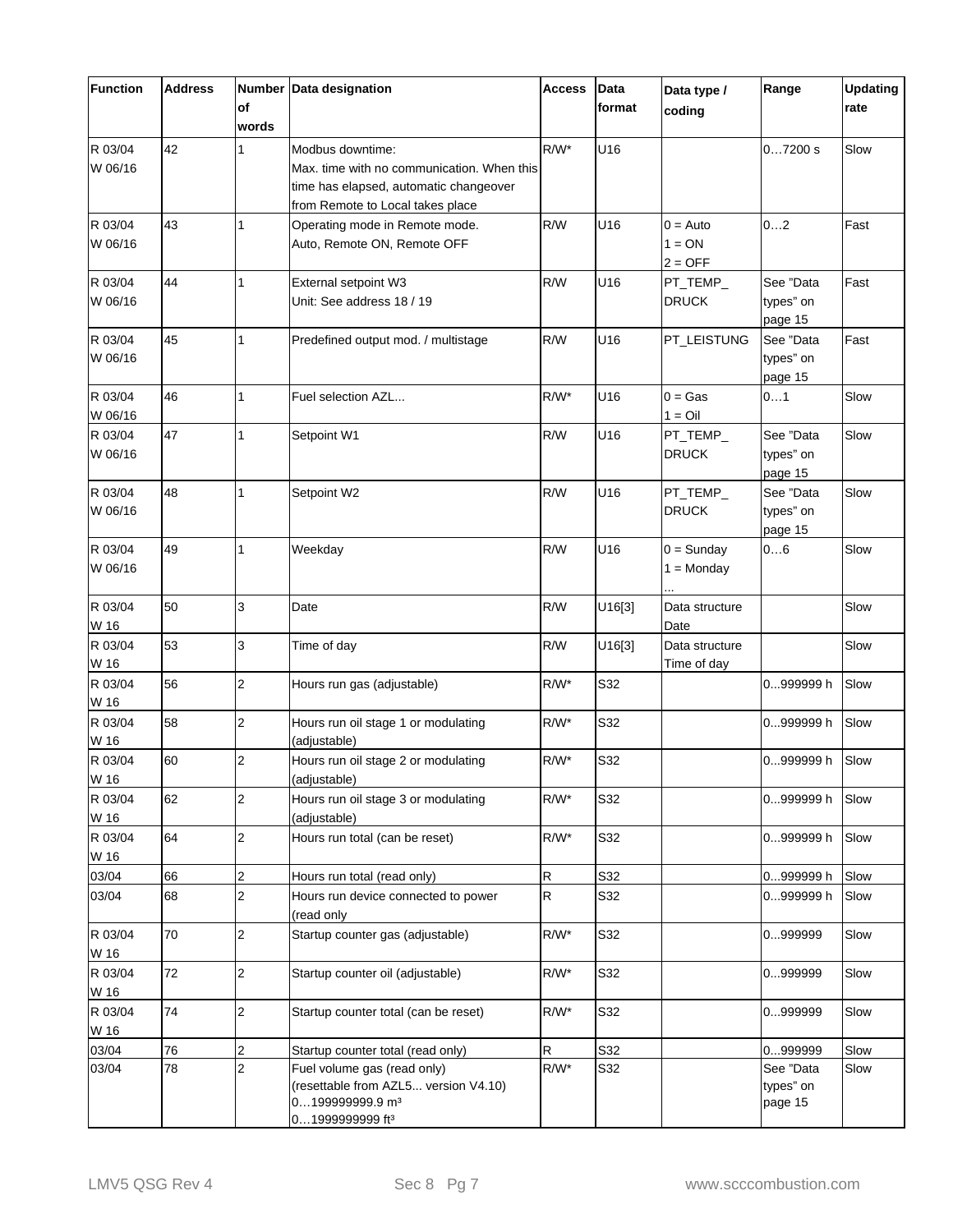| <b>Function</b>         | <b>Address</b> | <b>Number</b>  | Data designation                                                                                                                          | <b>Access</b>      | <b>Data</b> | Data type /                                                 | Range             | <b>Updating</b> |
|-------------------------|----------------|----------------|-------------------------------------------------------------------------------------------------------------------------------------------|--------------------|-------------|-------------------------------------------------------------|-------------------|-----------------|
|                         |                | οf<br>words    |                                                                                                                                           |                    | format      | coding                                                      |                   | rate            |
| 03/04                   | 80             | $\overline{2}$ | Fuel volume oil (read only)                                                                                                               | $R/W^*$            | S32         |                                                             | See "Data         | Slow            |
|                         |                |                | (resettable from AZL5 version V4.10)                                                                                                      |                    |             |                                                             | types" on         |                 |
|                         |                |                | 0199999999.9 l                                                                                                                            |                    |             |                                                             | page 15           |                 |
|                         |                |                | 0199999999.9 gal                                                                                                                          |                    |             |                                                             |                   |                 |
| 03/04                   | 82             |                | Number of lockouts                                                                                                                        | R                  | U16         |                                                             | 065535            | Slow            |
| 03/04                   | 83             | 1              | Extra temperature sensor                                                                                                                  | R                  | U16         | °C: *1                                                      | 0.2000 °C         | Slow            |
|                         |                |                | (from AZL5 version V4.10)                                                                                                                 |                    |             | °F: *1                                                      | 323632 °F         |                 |
|                         |                |                | Parameters 84137 are available from AZL5 version V4.20                                                                                    |                    |             |                                                             |                   |                 |
| 03/04                   | 84             | 8              | AZL5 ASN                                                                                                                                  | ${\sf R}$          | U8[16]      | String                                                      |                   | Constant        |
| 03/04                   | 92             | 1              | AZL5 parameter set code                                                                                                                   | R                  | U16         |                                                             |                   | Constant        |
| 03/04                   | 93             | 1              | AZL5 parameter set version                                                                                                                | R                  | U16         |                                                             |                   | Constant        |
| 03/04                   | 94             | 3              | AZL5 identification date                                                                                                                  | R                  | U16[3]      | Date                                                        |                   | Constant        |
| 03/04                   | 97             | 1              | AZL5 identification number                                                                                                                | R                  | U16         |                                                             |                   | Constant        |
| 03/04                   | 98             | 8              | <b>Burner control ASN</b>                                                                                                                 | R                  | U8[16]      | String                                                      |                   | Constant        |
| 03/04                   | 106            | 1              | Burner control parameter set code                                                                                                         | R                  | U16         |                                                             |                   | Constant        |
| 03/04                   | 107            | 1              | Burner control parameter set version                                                                                                      | R                  | U16         |                                                             |                   | Constant        |
| 03/04                   | 108            | 3              | Burner control identification date                                                                                                        | R                  | U16[3]      | Date                                                        |                   | Constant        |
| 03/04                   | 111            |                | Burner control identification number                                                                                                      | R                  | U16         |                                                             |                   | Constant        |
| 03/04                   | 112            |                | Software version AZL5                                                                                                                     | R                  | U16         | Hexadecimal                                                 |                   | Constant        |
| 03/04                   | 113            | 1              | Software version burner control                                                                                                           | R                  | U16         | Hexadecimal                                                 |                   | Constant        |
| 03/04                   | 114            | 1              | Software version load controller                                                                                                          | R                  | U16         | Hexadecimal                                                 |                   | Constant        |
| 03/04                   | 115            | 8              | <b>Burner identification</b>                                                                                                              | R                  | U8[16]      | String                                                      |                   | Upon            |
|                         |                |                |                                                                                                                                           |                    |             |                                                             |                   | reset           |
| 03/04                   | 123            |                | Min-output gas                                                                                                                            | R                  | U16         | PT LEISTUNG                                                 | 0100%             | Slow            |
| 03/04                   | 124            | 1              | Max-output gas                                                                                                                            | R                  | U16         | PT_LEISTUNG                                                 | 0100%             | Slow            |
| 03/04                   | 125            | 1              | Min-output oil                                                                                                                            | R                  | U16         | PT_LEISTUNG                                                 | 0100%<br>10011003 | Slow            |
| 03/04                   | 126            | 1              | Max-output oil                                                                                                                            | $\mathsf R$        | U16         | PT_LEISTUNG                                                 | 0100%<br>10011003 | Slow            |
| R 03/04<br>W 16         | 127            | 1              | Load limitation enduser (modulating)                                                                                                      | $R/W^*$            | U16         | PT_LEISTUNG                                                 | 0100%             | Slow            |
| R 03/04                 | 128            |                | Load limitation enduser (multistage)                                                                                                      | $R/W^*$            | U16         | 0: S1                                                       | 02                | Slow            |
| W 16                    |                |                |                                                                                                                                           |                    |             | $1:$ S <sub>2</sub>                                         |                   |                 |
|                         |                |                |                                                                                                                                           |                    |             | 2: S3                                                       |                   |                 |
| 03/04                   | 129            | $\mathbf{1}$   | Temperature limiter switching differential ON R<br>(in address 29: Temperature limiter OFF<br>threshold, in degrees Celsius / Fahrenheit) |                    | S16         | PT_Prozent1                                                 | $-500%$           | Slow            |
| 03/04                   | 130            | 1              | Measuring range temperature sensor                                                                                                        | ${\sf R}$          | U16         | 0: 150°C / 302°F 02<br>1: 400°C / 752°F<br>2: 850°C / 1562F |                   | Slow            |
| 03/04                   | 131            | $\mathbf{1}$   | Adaption active / inactive                                                                                                                | $\mathsf R$        | U16         | 0: Inactive<br>1: Active                                    | 01                | Fast            |
| 03/04                   | 132            | 1              | <b>Adaption state</b>                                                                                                                     | $\mathsf{R}% _{T}$ | U16         | PT_ADAPTION                                                 | 012               | Slow            |
| R 03/04                 | 133            | $\mathbf{1}$   | Start adaption                                                                                                                            | R/W                | U16         | 0: Reset value                                              | 02                | Slow            |
| W 16                    |                |                |                                                                                                                                           |                    |             | 1: Start<br>2: Abort                                        |                   |                 |
| R 03/04<br>W 16         | 134            | $\mathbf{1}$   | Adaption output<br>Permissible values: 40 %, 50 %, 60 %,<br>70 %, 80 %, 90 %, 100 %                                                       | $R/W^*$            | U16         | PT_Prozent1                                                 | 40100 %           | Slow            |
| R 03/04                 | 135            | 1              | P-value                                                                                                                                   | $R/W^*$            | U16         | PT Prozent01                                                | 2500 %            | Slow            |
| W 16<br>R 03/04<br>W 16 | 136            | 1              | I-value                                                                                                                                   | $R/W^*$            | U16         | Seconds                                                     | 02000 s           | Slow            |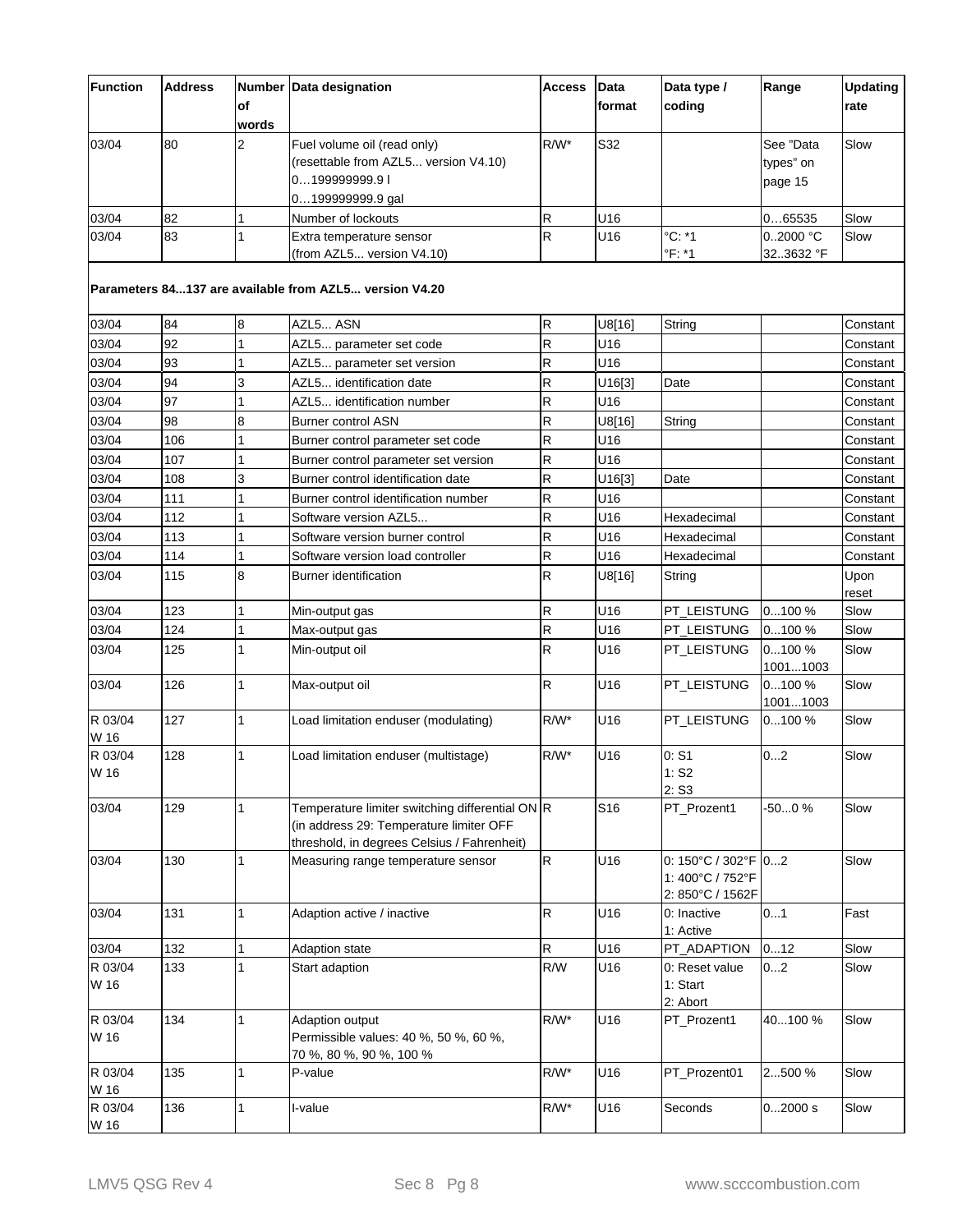| <b>Function</b> | <b>Address</b> | lof   | Number Data designation              | <b>Access</b> | Data<br>lformat | Data type /<br>coding | Range   | <b>Updating</b><br><b>rate</b> |
|-----------------|----------------|-------|--------------------------------------|---------------|-----------------|-----------------------|---------|--------------------------------|
|                 |                | words |                                      |               |                 |                       |         |                                |
| R 03/04<br>W 16 | 137            |       | D-value                              | $R/W^*$       | U <sub>16</sub> | Seconds               | 01000 s | Slow                           |
| 03/04           | 400            | 16    | Lockout history (current lockout)    | lR.           | U16/U32 []      |                       |         | Fast                           |
| 03/04           | 416            | 16    | Lockout history (current lockout -1) | R             | U16/U32 []      |                       |         | Fast                           |
| 03/04           | 432            | 16    | Lockout history (current lockout -2) | $\mathsf R$   | U16/U32 []      |                       |         | Fast                           |
|                 |                |       |                                      |               |                 |                       |         |                                |
| 03/04           | 528            | 16    | Lockout history (current lockout -8) | R             | U16/U32 []      |                       |         | Fast                           |
| 03/04           | 544            | 8     | Error history (current error)        | R             | U16/U32 []      |                       |         | Fast                           |
| 03/04           | 552            | 8     | Error history (current error -1)     | lR.           | U16/U32 []      |                       |         | Fast                           |
|                 |                |       |                                      |               |                 |                       |         |                                |
| 03/04           | 704            | 8     | Error history (current error -20)    | R.            | U16/U32 II      |                       |         | Fast                           |

\* These parameters need not be continually written since they are stored in EEPROM, which only permits a limited number of write accesses over its lifecycle (< 100,000)

| Data structures |     |                                                                                                                                                                                                 |
|-----------------|-----|-------------------------------------------------------------------------------------------------------------------------------------------------------------------------------------------------|
| Date            | U16 | Year<br>Month<br>Day                                                                                                                                                                            |
|                 |     |                                                                                                                                                                                                 |
| Time of day     | U16 | Hour<br>Minute<br>Second                                                                                                                                                                        |
|                 |     |                                                                                                                                                                                                 |
| Lockout history | U16 | Error code<br>Error diagnostics<br>Error class<br>Error phase<br>Fuel<br>Output<br>Date: Year<br>Date: Month<br>Date: Day<br>Time of day: Hours<br>Time of day: Minutes<br>Time of day: Seconds |
|                 | U32 | Startup counter total<br>Hours run total                                                                                                                                                        |
|                 |     |                                                                                                                                                                                                 |
| Error history   | U16 | Error code<br>Error diagnostics<br>Error class<br>Error phase<br>Fuel<br>Dummy<br>Output                                                                                                        |
|                 | U32 | Startup counter total                                                                                                                                                                           |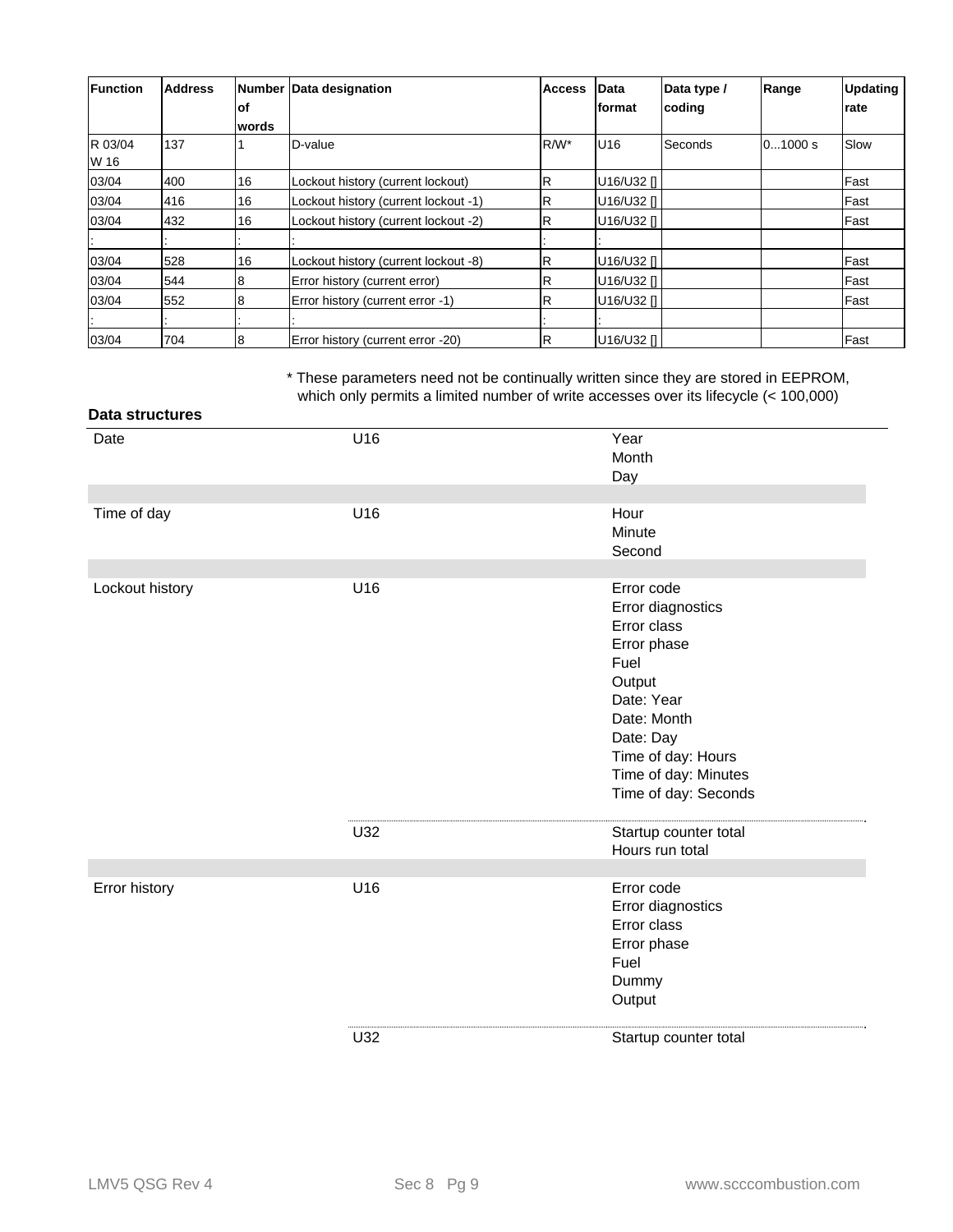### **Legend to address table**

| Access      | R<br>R/W               | Value can only be read<br>Value can be read and written                                                                                                                                               |
|-------------|------------------------|-------------------------------------------------------------------------------------------------------------------------------------------------------------------------------------------------------|
|             |                        |                                                                                                                                                                                                       |
| Data format | U16<br>S <sub>32</sub> | 16 bit integer, not subject to sign<br>32 bit integer, subject to sign<br>Note:<br>In the AZL, this data type is also used to<br>mark an invalid or non-available value by<br>using the value of «-1» |
|             |                        |                                                                                                                                                                                                       |
|             |                        | Data array                                                                                                                                                                                            |

<sup>1</sup>) Refer to section «Data structures»

\* These parameters need not be continually written since they are stored in EEPROM, which only permits a limited number of write accesses over its lifecycle (< 100,000)

#### **Data types**

| <b>TYPE</b>  | Phys.                                                                 | Int. range | <b>Resolution</b>  | Conversion int. / phys.                                                          |
|--------------|-----------------------------------------------------------------------|------------|--------------------|----------------------------------------------------------------------------------|
| PT_PROZENT01 | 0100%                                                                 | 01000      | 0.1%               | /10                                                                              |
| PT PROZENTFU | 0110%                                                                 | 01100      | 0.1%               | /10                                                                              |
| PT WINKEL    | $-3.093.0^{\circ}$                                                    | $-30930$   | $0.1^\circ$        | /10                                                                              |
| PT TEMP      | $02000^{\circ}$                                                       | 02000      | $1^{\circ}$ C      | 1                                                                                |
| <b>DRUCK</b> | 323632 °F                                                             | 323632     | 1 °F               | 1                                                                                |
|              | $0100$ bar                                                            | 01000      | 0.1 <sub>bar</sub> | /10                                                                              |
|              | 01449 psi                                                             | 01449      | 1 psi              | 1                                                                                |
| PT LEISTUNG  | Modulating opera-                                                     | 01003      | Modulating         | Modulating operation:                                                            |
|              | tion: 0100 %                                                          |            | operation:         | /10                                                                              |
|              | Multistage opera-                                                     |            | 0.1%               |                                                                                  |
|              | tion:                                                                 |            |                    | Multistage operation:                                                            |
|              | $1001 =$ stage 1                                                      |            | Multistage         | $-1000$                                                                          |
|              | $1002 = \text{stage } 2$                                              |            | operation:         |                                                                                  |
|              | $1003$ = stage 3                                                      |            |                    |                                                                                  |
| PT_ADAPTION  | 0: Undefined                                                          |            |                    |                                                                                  |
|              | 1: Identification completed, parameter determined                     |            |                    |                                                                                  |
|              | 2: Undefined                                                          |            |                    |                                                                                  |
|              | 3: Adaption aborted by user                                           |            |                    |                                                                                  |
|              |                                                                       |            |                    | 4: Temperature differential too small, temperature will be lowered with low-fire |
|              | 5: Monitoring time running                                            |            |                    |                                                                                  |
|              | 6: Delivery of identification load set                                |            |                    |                                                                                  |
|              | 7: Error during identification (path)                                 |            |                    |                                                                                  |
|              | 8: Error during identification (internally)                           |            |                    |                                                                                  |
|              | 9: Monitoring time running                                            |            |                    |                                                                                  |
|              | 10: Changeover from modulating to multistage during an identification |            |                    |                                                                                  |
|              | 11: Timeout monitoring time                                           |            |                    |                                                                                  |
|              | 12: Timeout heating output on path with monitoring                    |            |                    |                                                                                  |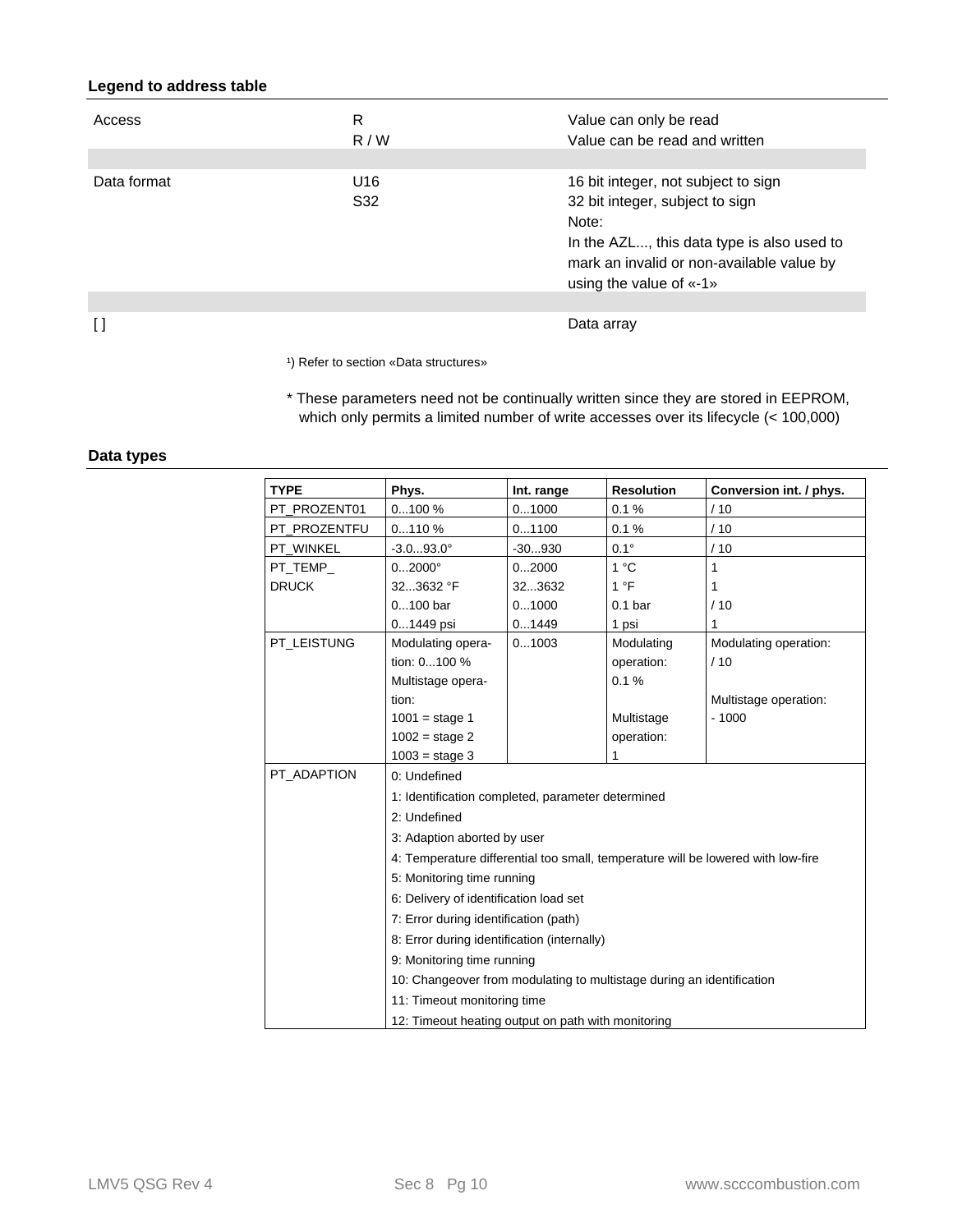#### **Starting adaption via Modbus**

The routine used for identifying the path in the integrated load controller (termed "adaption" here) of the LMV5... system can be controlled and monitored via Modbus.

In principle, the general conditions are the same as those used when making adaptions with the AZL52... (refer to subsection 6.4.2 *Self-setting of control parameters (adaption*)) in the Basic Documentation of the LMV5... system (P7550).

The terms *Start adaption*, *Adaption active / inactive* and *Adaption state* indicate the respective Modbus addresses (refer to "Table of addresses").

Start the adaption via *Start adaption* and change the value from  $\neq 1$  to = 1. Starting the adaption has no impact on adaption processes already under way (*Adaption active / inactive* = 1).

If *Adaption active / inactive* = 1, the process can be monitored via *Adaption state* (refer to data type PT\_ADAPTION). When *Adaption active / inactive* = 0, the adaption process is completed. On completion of the process, the result can be read out via *Adaption state*.

To complete the adaption process prematurely, the value at *Start adaption* must be changed from  $\neq 2$  to = 2.

## **Updating rate of AZL5**

| Fast       | System data that have already been updated automatically by the system process are<br>available on request, at a typical repetition rate of 200 ms.                                                                                                                                                                                                     |
|------------|---------------------------------------------------------------------------------------------------------------------------------------------------------------------------------------------------------------------------------------------------------------------------------------------------------------------------------------------------------|
| Medium     | These data are cyclically queried in the system by the AZL The typical updating rate here<br>is 5 seconds, depending on system load.                                                                                                                                                                                                                    |
| Slow       | These data are cyclically queried in the system by the AZL The typical updating rate that<br>can be expected here is 25 seconds, depending on system load.                                                                                                                                                                                              |
| Constant   | These data are updated in the system by the AZL5 upon each <i>Power On</i> or reset.<br>When making a query, the updated data will be available after 25 seconds.<br>Data that cannot be changed (e.g. the production date, etc.) – neither with the AZL5 nor<br>via the ACS450 – can be identified by the value of 0 in the first Byte of the strings. |
| Upon reset | Same as constant data, but these data can be changed in the system.                                                                                                                                                                                                                                                                                     |

### **Error handling**

When there are faulty telegrams (CRC errors, etc.), the AZL… does not send any exception code. It does not respond to this kind of message. Error codes

Reason: Usually, the commercially available Modbus drivers do not respond to exception codes.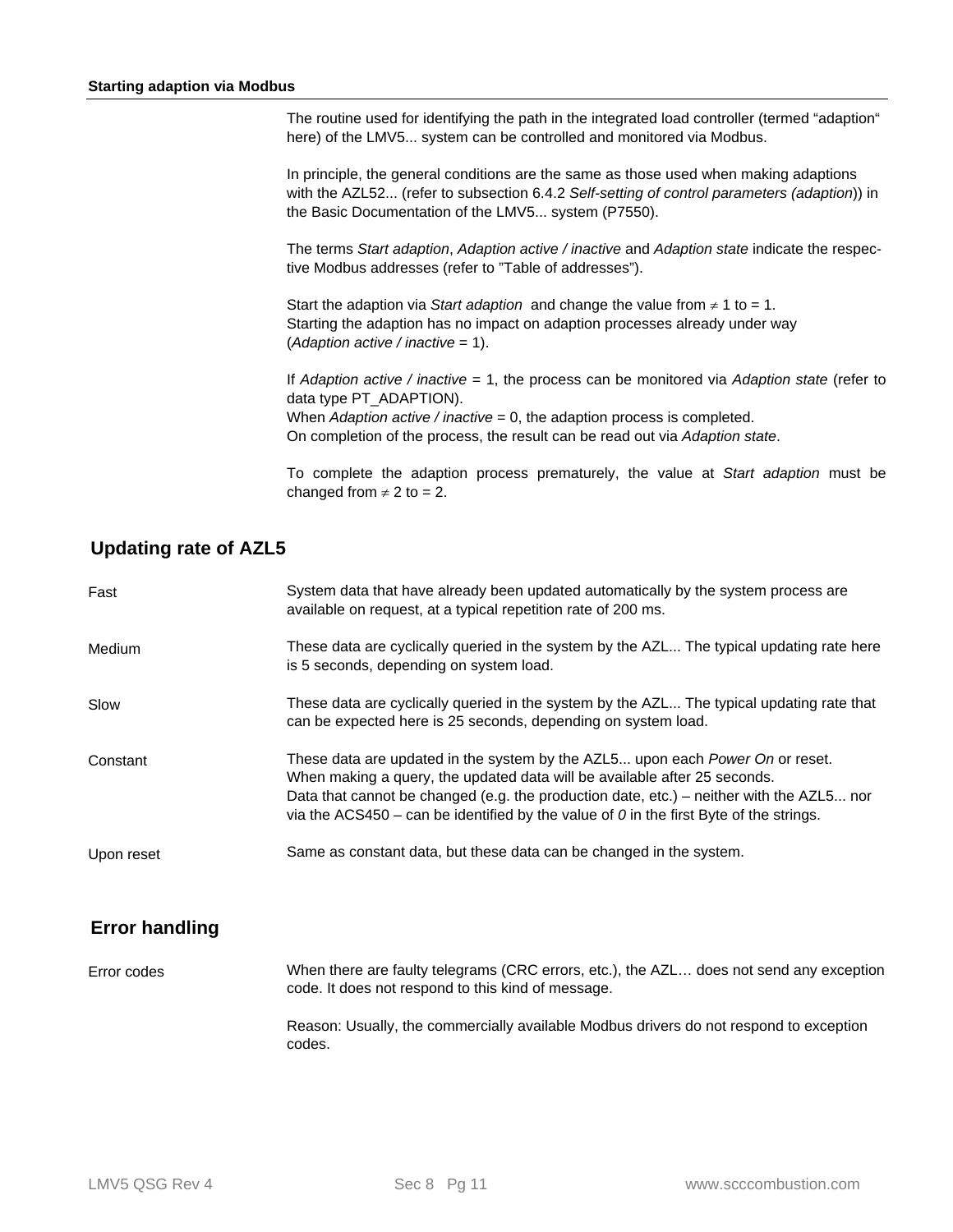## **Selection menus in the AZL5**

#### **Activation of Modbus operation**

Activation takes place via menu «Operation» «OptgModeSelect» «GatewayDDCon».

Having made the selection, the menu item can be quit via ESC. The setting is retained until «Operation»  $\rightarrow$  «OptgModeSelect»  $\rightarrow$  «GatewayDDCoff» is selected via the AZL... menu.

When «GatewayDDCon» is activated, plant operation and diagnostics via the AZL... are still possible.

Deactivation takes place via menu «Operation» «OptgModeSelect» «GatewayDDCoff».

#### **Slave address**

Selection is made via menu «Params & Display»  $\rightarrow$  «AZL»  $\rightarrow$  «Modbus»  $\rightarrow$  «Address».

According to Modicon specifications, addresses between 1...247 can be selected. The slave address is filed in nonvolatile memory of the AZL...

#### **Transmission parameters**

| Transmission rate | The setting is made via menu<br>«Params & Display» $\rightarrow$ «AZL» $\rightarrow$ «Modbus» $\rightarrow$ «Baud Rate»<br>There is a choice of 9600 bit/s or 19200 bit/s. |
|-------------------|----------------------------------------------------------------------------------------------------------------------------------------------------------------------------|
| Parity            | Using the AZL menu<br>«Params & Display» $\rightarrow$ «AZL» $\rightarrow$ «Modbus» $\rightarrow$ «Parity», parity can be set to «none»,<br>«even» or «odd».               |

#### **Timeout communication failure**

When there is no Modbus communication, this timeout defines the period of time on completion of which the AZL… changes automatically from Remote to Local.

The setting is made via menu «Params & Display»  $\rightarrow$  «AZL»  $\rightarrow$  «Modbus»  $\rightarrow$  «Downtime».

#### **Local «-» Remote mode**

This setting defines whether the AZL… shall work in Local or Remote mode.

#### **Remote mode**

Display of «Remote Auto», «Remote On», «Remote Off» mode. A change can only be made via Modbus.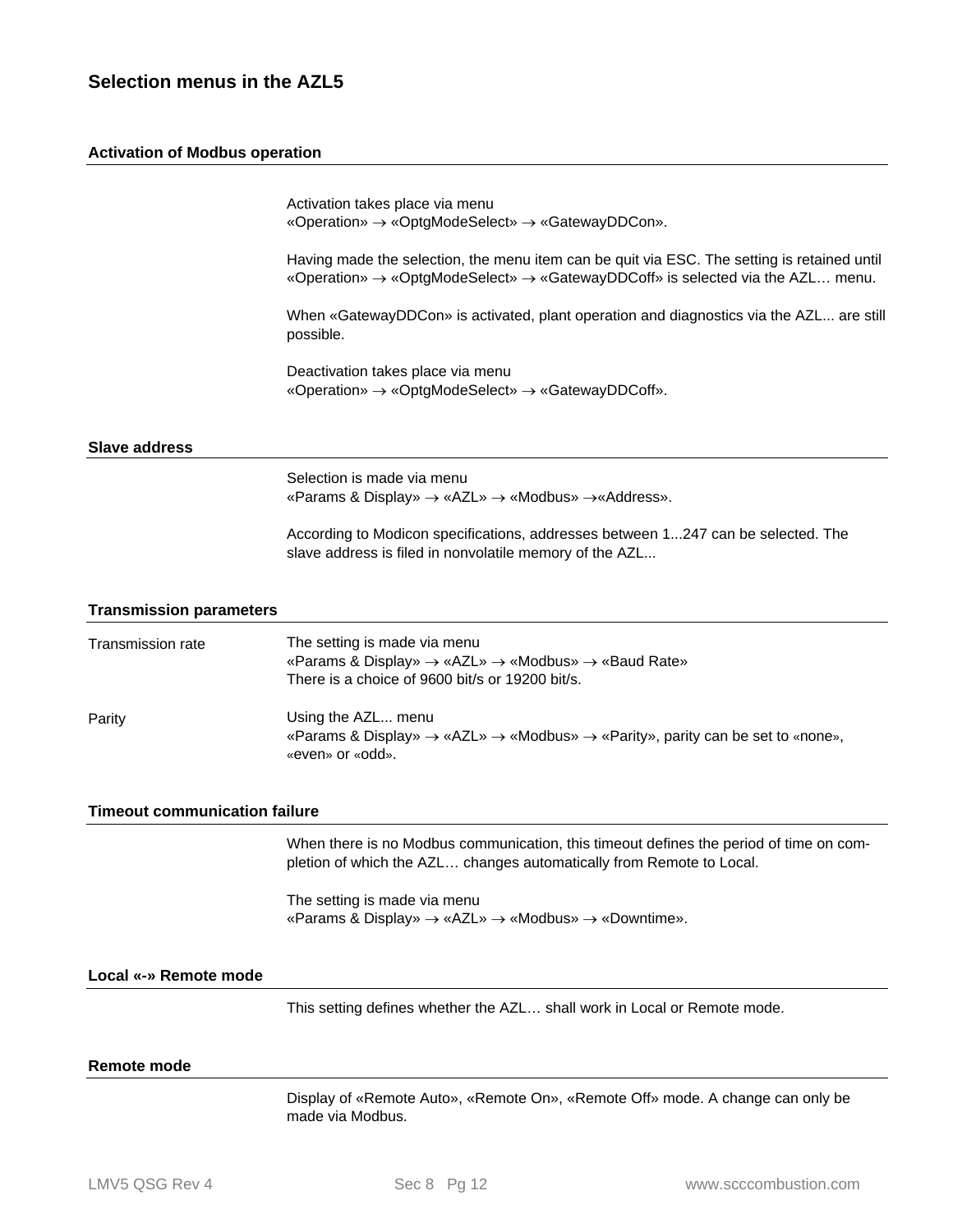The AZL... serves the Modbus via its COM2 port (8-pole Western jack RJ45). The port is assigned to the functional low-voltage range.

Assignment of RJ45 pins: PIN

| . |                           |
|---|---------------------------|
|   | TXD (RS-232 level or V28) |
| 2 | Not used                  |
| 3 | RXD (RS-232 level or V28) |
| 4 | GND                       |
| 5 | U1 (typically $+8.2V$ )   |
| 6 | <b>GND</b>                |
|   | U2 (typically -8.2V)      |
|   | Not used                  |
|   |                           |



When preparing and fitting a connecting cable between the AZL... and a converter, it is to be noted that PIN 5 and PIN 7 can deliver a current of 5 mA each. Adequate insulation against other potentials must be ensured.

The maximum permissible data line length between COM2 and a converter is 3 m. In exceptional cases, this data line length can be exceeded, depending on environmental conditions (electrical interference) and the type of cable used – without Siemens assuming responsibility.



To ensure protection against electric shock hazard, it must be made certain that AC 230 V / AC 120 V lines are strictly separated from the functional low-voltage area.



Note COM1 (PC port) ad COM2 cannot be active at the same time!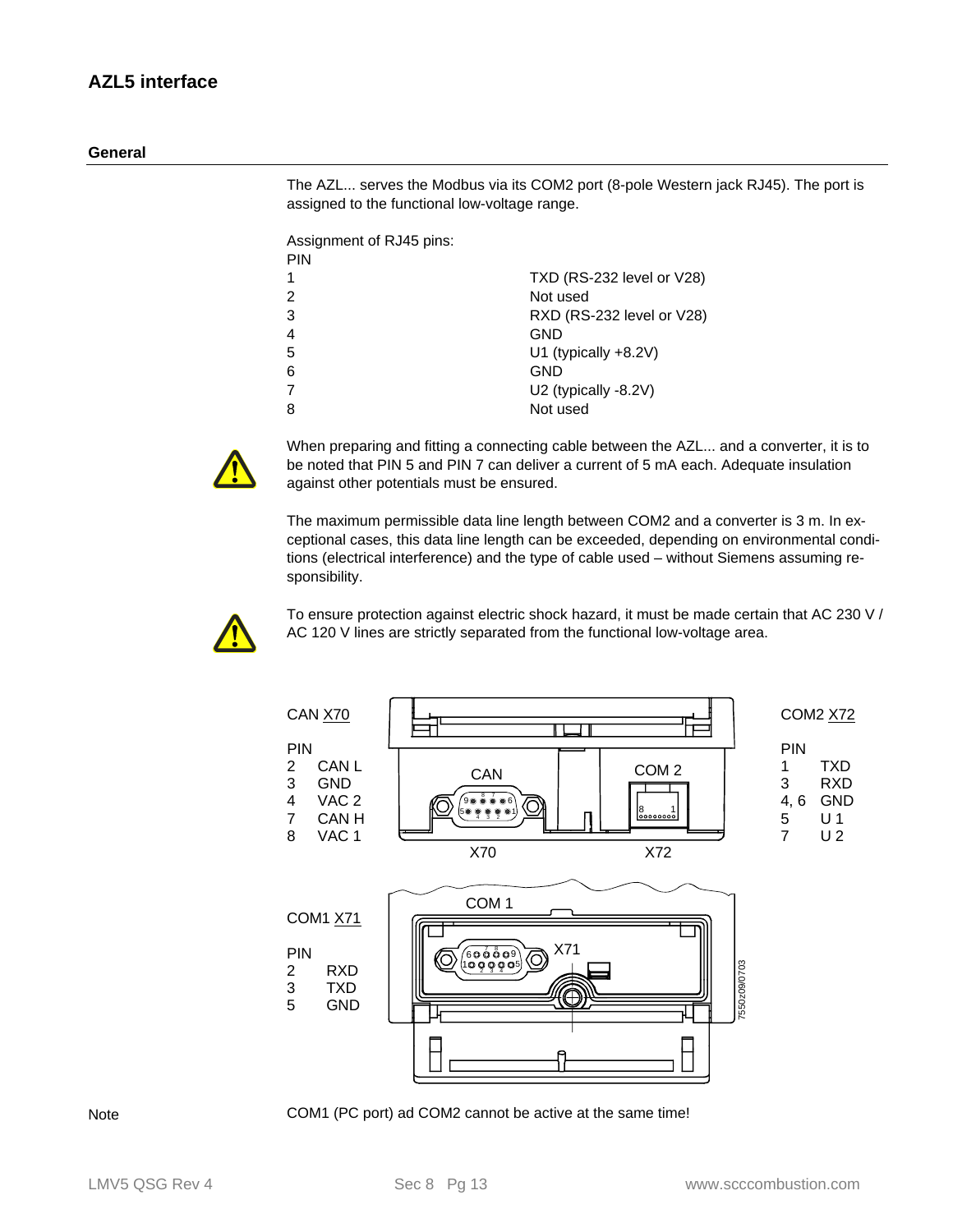## **Converter RS-232 – RS-485**

This converter converts a V.24 / RS-232 port into an RS-485 port.

#### **Technical requirements**

- Code transparency, that is, data must remain unchanged
- When using the RS-485 interface as a bus, control of the transmitting section on the RS-485 side must be ensured by the transmitter power of the AZL...
- The interfaces must be galvanically separated to improve EMC

#### **Commercially available converters**

The technical specification provided by the suppliers of the converters must be observed when doing planning work. Some of them do not meet the specifications of the LMV5... system (e.g. operating temperatures). If required, technical measures must be taken (e.g. suitable location).

The following types of converters have been tested by us with respect to function and immunity (voltage surges):

 Supplier: Hedin Tex Type reference: H-4

> Contact address in Germany: Hedin Tex GmbH Am Herrkamp 14 D-24226 Heikendorf www.hedintex.de

 Supplier: IPC CON Type reference: I-7520

> Contact address in Germany: Spectra Computersysteme GmbH, Humboldtstraße 36 D-70771 Leinfelden-Echterdingen \*www.spectra.de

#### **Connection example: Connecting cable for interface converter type Hedin Tex H4/M4**

|   | <b>AZL COM2</b><br>8-pole Western | Cable | <b>Hedin Tex</b><br>interface converter<br>X1 RS-232 |    |                         |
|---|-----------------------------------|-------|------------------------------------------------------|----|-------------------------|
|   |                                   |       |                                                      | H4 | M4                      |
|   | <b>TxD</b>                        |       |                                                      | 21 | 2                       |
| 2 |                                   |       |                                                      |    |                         |
| 3 | <b>RxD</b>                        |       |                                                      | 22 | 3                       |
| 4 | <b>GND</b>                        |       |                                                      | 16 | 7                       |
| 5 | U <sub>1</sub>                    |       |                                                      |    | (only for eBus adapter) |
| 6 | <b>GND</b>                        |       |                                                      |    |                         |
| 7 | U <sub>2</sub>                    |       |                                                      |    | (only for eBus adapter) |
| 8 |                                   |       |                                                      |    | 7550t05e/0703           |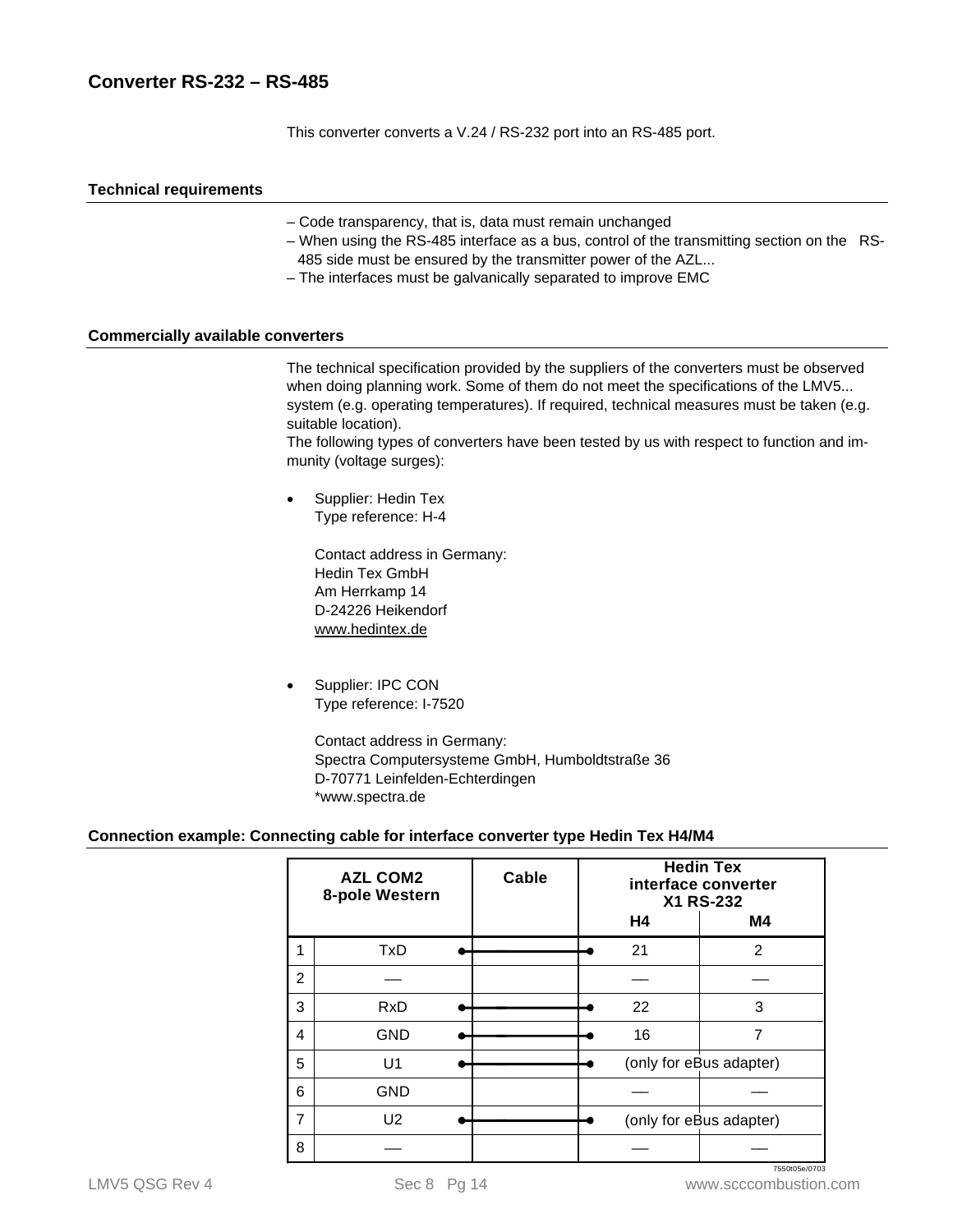## **Overview of «Operating mode changeover of controller»**